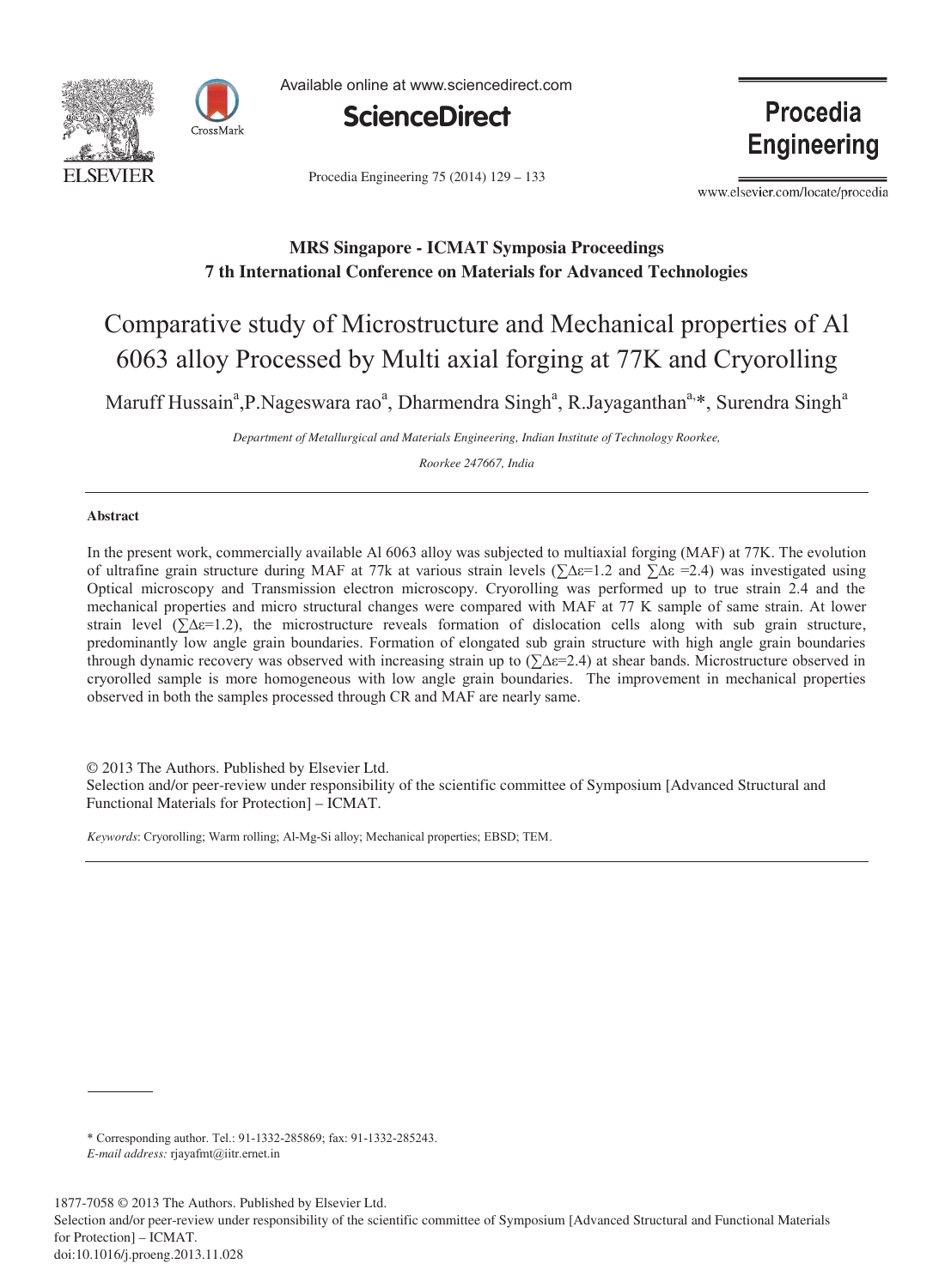#### **1. Introduction**

Ultrafine grained materials (UFG) have gained significant importance from scientific and industrial community due to their superior mechanical and physical properties over its conventional bulk material [1]. Several severe plastic deformation (SPD) techniques are developed to produce bulk UFG material with homogenized equiaxed structure [2]. The commonly used SPD techniques are Equal channel angular pressing (ECAP), Accumulative roll bonding (ARB), High pressure torsion (HPT) and Multi axial forging (MAF). The size and shape of the samples obtained from the each method are quite different. Processing temperature and strain rate employed during the process will influence the grain refinement [3]. UFG structure has been successfully developed in several metals and alloys by deforming at very low temperatures (near or at liquid nitrogen temperature) even with medium strains [3-4]. Very low temperature deformation leads to suppression of dynamic recovery or restoration of dislocations, results accumulation of high dislocation densities in the material [7-8].

 Attempts have been made to study the effect of cryorolling on microstructure and mechanical properties of the material, which has been already processed through SPD [8]. In the present investigation, MAF was chosen to produce UFG structure in Al 6063 alloy. MAF is a simple technique where the material is subjected to repeated forging in three orthogonal directions. It is used to produce UFG structure in relatively brittle materials by operating at high temperatures [9]. The advantage of MAF is that, the initial shape remains same with minimum distortion even after several pressings. Till now, studies on effect of MAF at 77K on precipitation hardenable alloys are scarce in literature. The main aim of the present investigation is to study the effect of MAF at liquid nitrogen temperature on microstructure and mechanical properties of Al 6063 alloy.

#### **2. Experimental details**

The material used in present investigation is commercially available Al 6063 alloy with chemical composition (wt. %) 0.51% Si, 0.46% Mg, 0.132% Mn, 0.15% Fe, 0.015 % Cu (wt%) and balance Al. Samples with dimensions 27×30.5×33  $mm<sup>3</sup>$  and  $12\times30\times40$  mm<sup>3</sup> were cut from the as received material to deform through MAF and rolling, respectively. Rolling and MAF was performed at 77K to investigate effect of deformation temperature on mechanical behaviour and microstructure development in the material processed through different routes. Before subjecting to deformation, samples were homogenized at 510 °C for 1 hour in muffle furnace, then water quenched to room temperature. These samples were noted as ST. The higher dimensions of the samples were cut along initial extruded direction of the billet. The samples were subjected to rolling and MAF at liquid nitrogen temperature for an equivalent true strain 2.4. The rolled samples are noted as CR. For rolling and MAF at liquid nitrogen temperature, samples were dipped in liquid nitrogen for 15 min for initial pass and afterwards 10 min for the successive passes. Rolling was performed through multipass and thickness reduction per pass was 4%. Whereas, in MAF true strain per pass was  $\Delta \epsilon = 0.2$ . After each pass, the sample was turned to an angle of 90° then the next pass was given. Fig. 1a, b shows the schematic illustrations of the processes followed in the present work. The MAF process diagram shown in Fig. 1a corresponds to one cycle. For microstructural studies, MAF samples were processed up to 2 cycles (equivalent true strain (∑∆ε=1.2)) and 4 cycles (equivalent true strain (∑∆ε=2.4)). These samples were denoted as MAF 2 and MAF 4 for the further reference.

Microstructural characterization was carried out using optical microscopy (Leica DMI 200) and transmission electron microscopy (TEM) (FEI Technai 20). Samples were etched using Poultons reagent. TEM samples were prepared by twin jet polishing of 3 mm disc with mixture of 20% perchloric acid and 80% methanol at - 40 °C temperature, 40 V. Samples for microstructural characterization and tensile testing were prepared along the plane perpendicular to the last forging axis for MAF samples and in plane parallel to rolling direction for CR samples. Details of sample preparation for TEM testing were discussed elsewhere [10]. Vickers hardness testing was performed with load of 5 kg having dwell time of 15 s.Tensile testing was conducted on non-standard sub size specimen of 10 mm gauge length at room temperature on H25K-S universal testing machine.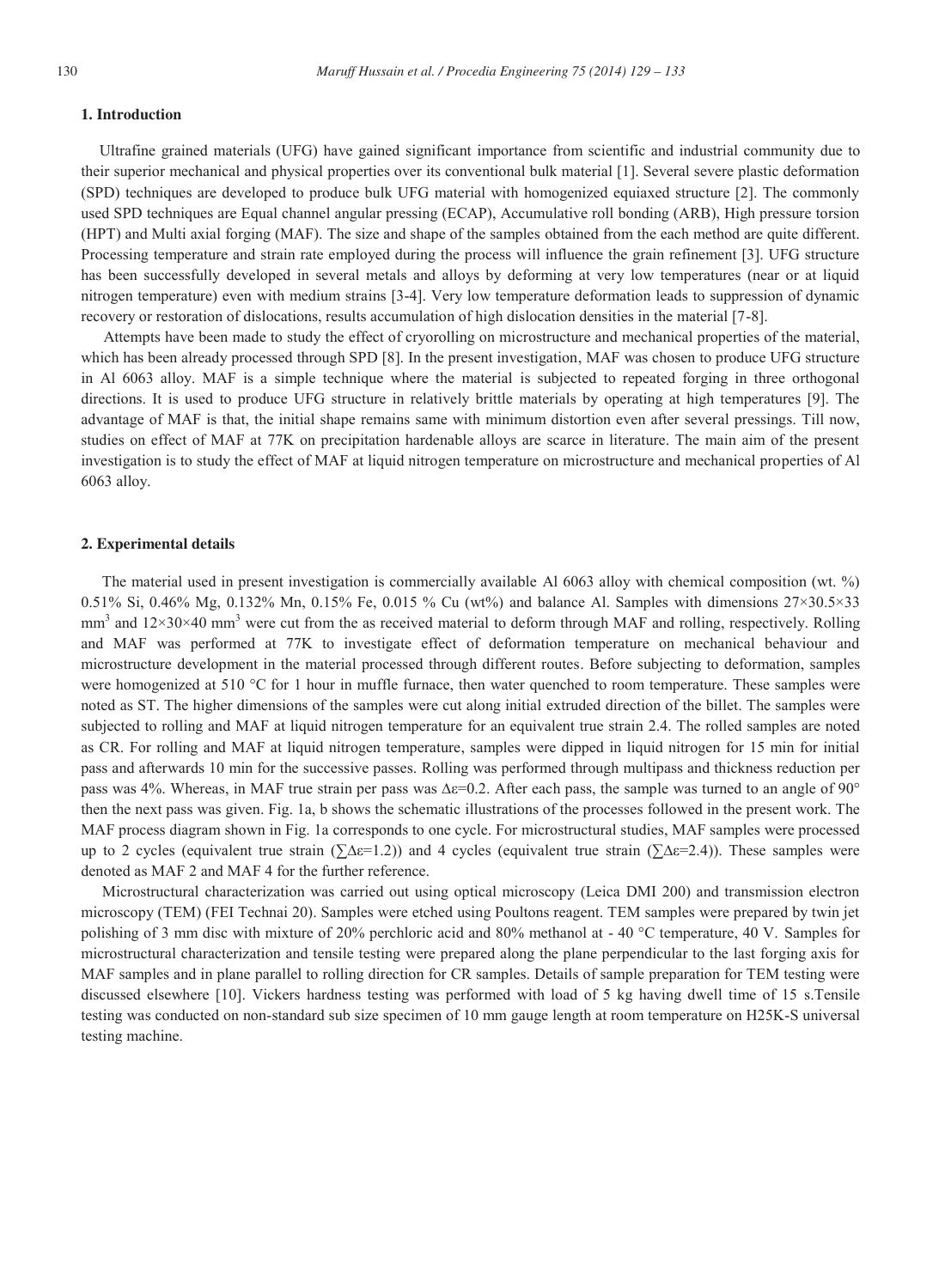

Figure 1.a: Schematic illustration of Multi axial forging for 1 cycle



Figure 1.b: Schematic illustration of principle of rolling at liquid nitrogen temperature

## **3. Results and discussion**

#### *3.1 Optical microscopy*

Figure 2 shows the changes in optical microstructure of Al 6063 alloy after rolling and multi axial forging at 77K. The initial solution treated (ST) material (Fig.2 (a)) contains elongated band structure formed during extrusion. The black particles aligned along the extrusion direction on the grain boundaries in ST sample are believed to be undissolved second phase of FeAl<sub>3</sub>, Fe<sub>3</sub>SiAl<sub>12</sub> and Mg<sub>2</sub>Si [11]. During solution treatment, Mg and Si dissolved in the matrix and further it gets precipitated by forming  $Mg_2Si$  phase during ageing treatment. Figure 2(b) shows a clear distribution of undissloved second phase along the rolling direction in CR sample. Whereas in the sample, MAF at 77 K in Figure 2.c shows irregular distribution of particles, represents the formation of deformation bands in various directions and mutual crossings [12].



Figure 2: Optical microstructures of Al 6063 alloy; (a) ST, (2) CR (3) MAF-4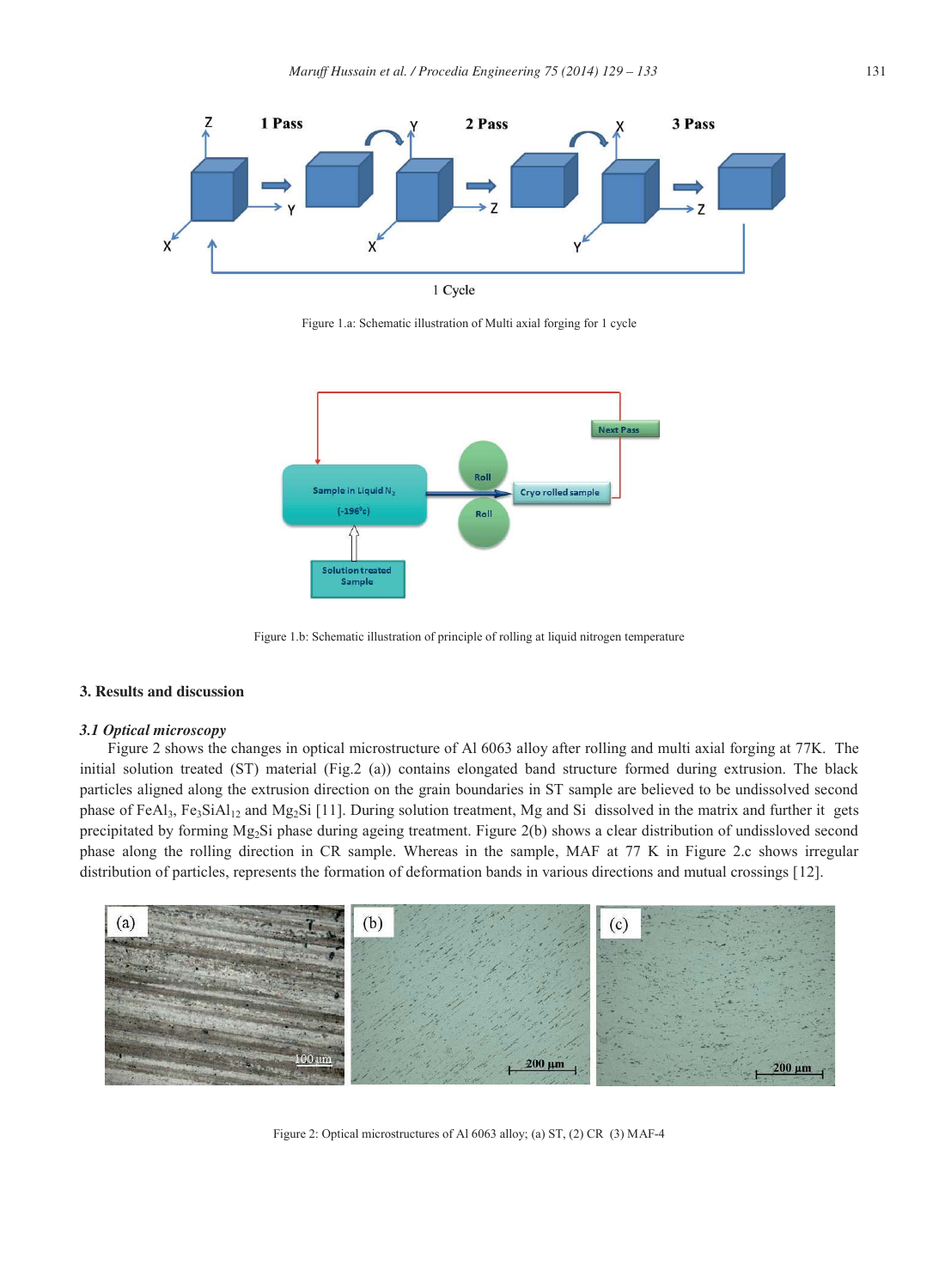

Figure 3: TEM Microstructure of Al 6063 alloy ; (a) MAF-2 (b) MAF- 4 , (c) CR

#### *3.2 TEM observations*

It can be seen from Figure 3a that MAF at 77 k after 2 cycles leads to the formation of sub grain structure along with dislocation networks. Selected area electron diffraction (SAED) shown in inset in Fig.2 (a) reveals the microstructure developed after 2 cycles of MAF at 77 K is composed primarily with low angle grain boundaries (grain boundary misorientation  $\leq 15$  degrees). With increasing number of MAF cycles to 4 (equivalent strain 2.4), stretched type substructure was observed. The average thickness of stretched substructure is around 300 nm. Along with the stretched substructure, nearly equiaxed subgrains with average size of 300 nm were also observed. Nakao et.al have observed band substructure in copper deformed through MDF at 77k up to an equivalent strain 2.4 [12]. It was reported that these elongated substructure could be deformation twins. Materials like Al with high stacking fault energy, deforms by dislocation slip rather deformation twin at CR temperature and room temperature deformation [13]. Liu et al. have observed that the formation of large scale of shear bands due to strain localization in AA 3104 aluminium alloy deformed through multiple constrained compression at room temperature. It can be concluded that the stretched substructure observed in the present study is due to strain localization at shear bands. SAED map corresponding to MAF-4 sample shows ringed pattern, which indicates that localized strain at shear bands caused transformation of low angle grain boundaries to high angle grain boundaries. The CR sample shown in Figure 3(c) reveals homogeneous formation of fine sub grain structure along with high densities of dislocations. The dislocation density observed in CR sample is more than MAF-4 sample.

#### *3.3 Mechanical Properties*

Mechanical properties were studied through Vickers hardness testing and tensile testing performed at room temperature. Hardness measurements and tensile sample preparation were done on the plane perpendicular to the last forging axis in MDF sample and plane parallel to the rolling direction (RD-TD) in CR sample. The obtained results are listed in Table 1. CR 92% sample has shown significant improvement in hardness (88±2 Hv) compared to ST sample (42±2 Hv). The UTS of CR sample has increased from 106 MPa to 248 MPa, which is nearly 133% increment, whereas YS has increased from 56 MPa to 239 MPa (326% increment).It can be understood that YS has shown more response to the cryorolling. The increment in hardness and strength of CR 92% reduction sample is combined effect of solid solution strengthening, work hardening and Hall-Petch effect [14]. The observed improvement in mechanical properties of CR material is in agreement with the reported literature [14]. The MAF-4 material has shown slightly more hardness ( $92\pm4$ ) than CR material.

The YS and UTS and % elongation of MAF-4 are slightly more than CR sample. Higher % elongation observed in MDF-4 cycles sample over CR-92% sample could be due to sample size effect or the formation of subgrains with high angle grain boundaries at the shear bands due to strain localization which can absorb more dislocation during tensile deformation. The variation in hardness observed in MAF -4 cycle sample is more than CR sample, this could be due to different strain path associated with the process. Figure 4 shows the variation in Vickers hardness value on the sectioned surface along the plane perpendicular to last forging axis. The trend observed in improvement of mechanical properties through both the process is nearly same.